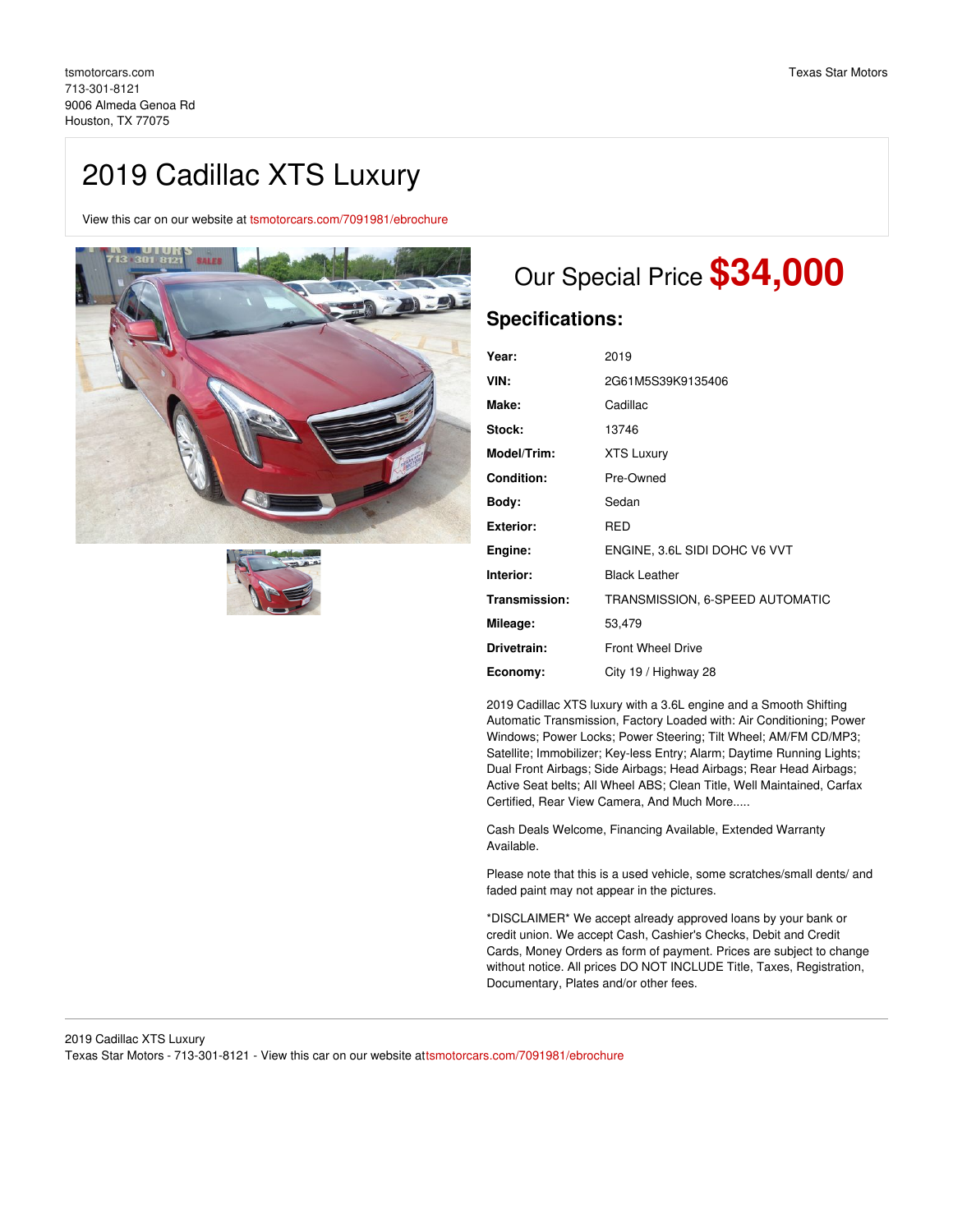

2019 Cadillac XTS Luxury Texas Star Motors - 713-301-8121 - View this car on our website at[tsmotorcars.com/7091981/ebrochure](https://tsmotorcars.com/vehicle/7091981/2019-cadillac-xts-luxury-houston-tx-77075/7091981/ebrochure)

## **Installed Options**

### **Interior**

- Seats, front bucket, 8-way power driver and front passenger seat adjusters with 4 way manual head restraint adjust
- Seat trim, mini-perforated inserts, leather seating surfaces
- Seat adjuster, driver 4-way power lumbar control
- Seat adjuster, front passenger 4-way power lumbar control
- Seats, heated driver and front passenger Seats, ventilated driver and front passenger
- Seat, rear 60/40 split-folding, with lockable rear pass-through
- Seats, heated rear outboard seating positions
- Driver memory recalls 2 "presets" for 8-way power driver seat, outside mirrors and power
- rake and telescoping steering column
- Headrests, rear, outboard seats, adjustable
- Console, center with storage bins storage tray, dual hidden cup holders, USB ports and auxiliary jack
- Armrest, center, rear with pass-thru dual cup holders and storage
- Floor mats, carpeted front- Floor mats, carpeted rear
- Steering wheel, leather-wrapped with wood accents includes tap up/tap down controls for audio, cruise, phone and voice recognition
- Steering column, power rake and telescoping- Steering wheel, heated, automatic
- Gauge cluster includes color Driver Information Center
- Windows, power, all 4 with Express-Up/Down includes rear passenger lockout
- Retained accessory power audio system, mirrors, power windows, sunroof and climate control remain operational after ignition is switched off for 10 minutes or until a door is opened
- Door locks, power programmable with lockout protection- Keyless Access, passive entry
- Keyless Start, push button- Adaptive Remote Start
- Universal Home Remote includes garage door opener, 3-channel programmable
- Cruise control, electronic with set and resume speed Trunk release, power
- Theft-deterrent system, unauthorized entry
- Theft-deterrent system, vehicle with immobilizer- Remote panic alarm
- Climate control, dual-zone automatic with individual climate settings for driver and front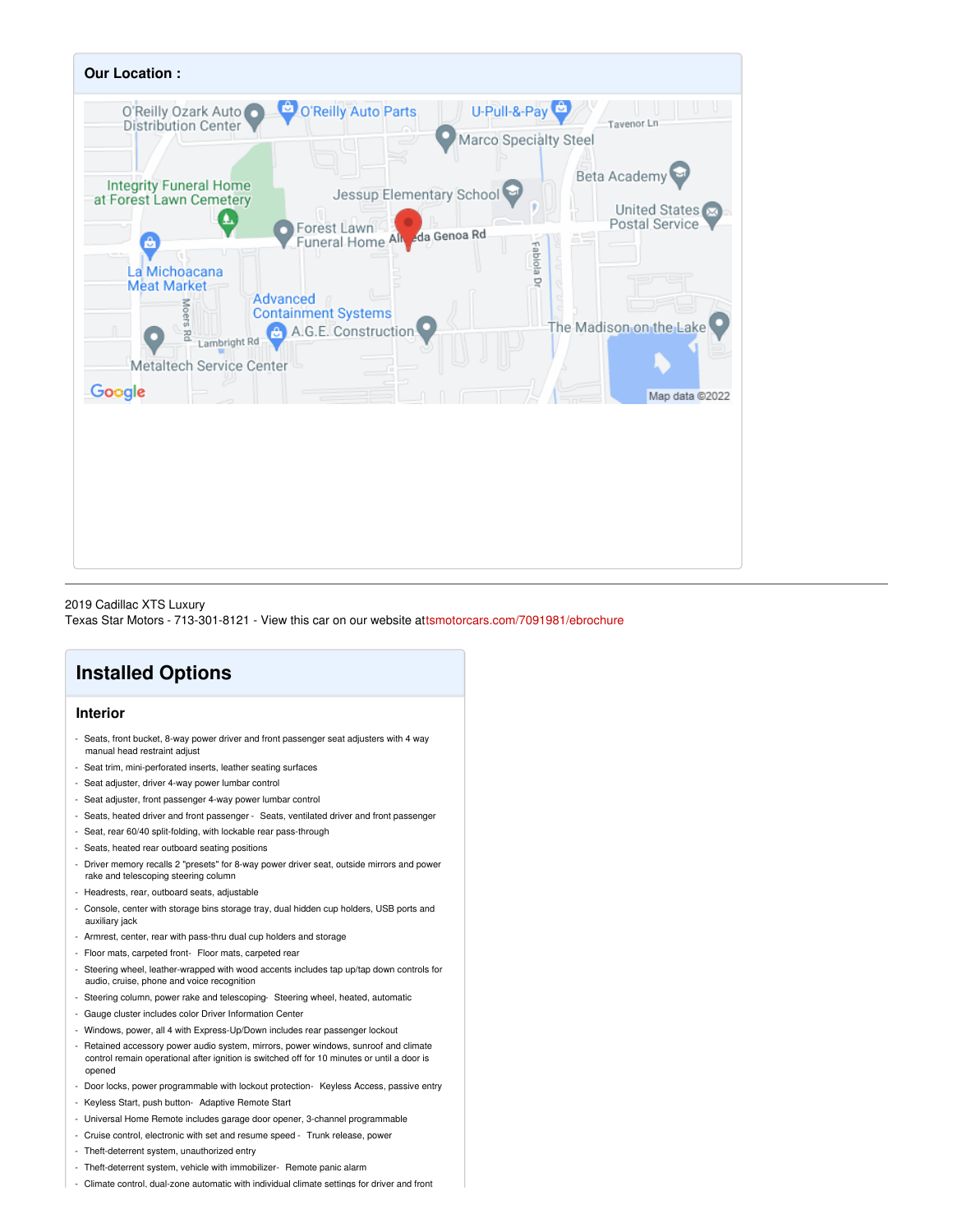#### passenger

- Sensor, automatic air circulation/air quality
- Defogger, rear-window, electric with heated outside rearview mirrors
- Wood trim, authentic- Glovebox, electronic push-button opening
- Shift lever, leather-wrapped with wood (Not available with interior color (AFF) Kona Brown with Jet Black accents)

- Climate control, dual-zone automatic with individual climate settings for driver and front

- Map pockets, front and rear doors and front seatbacks
- Mirror, inside rearview auto-dimming
- Visors, driver and front passenger illuminated vanity mirrors
- Lighting, illuminated entry and courtesy Lighting accent, LED spotlights with light pipes
- Convenience net, trunk

#### **Exterior**

- Wheels, 19" (48.3 cm) Split 7-spoke alloy with Sterling Silver finish (Upgradeable to (Q94) 19" Split 7-spoke alloy wheels with Polished finish.)
- Tires, 245/45R19 all-season, blackwall
- Tire inflator kit (Deleted when (ZCD) compact spare tire is ordered.)
- Moldings, bodyside, bright- Grille, Special- Headlamps, LED
- Lamp, LED center high-mounted stop/brake (CHMSL)- Tail lamps, LED illumination
- Glass, Solar-Ray, light-tinted- Glass, laminated front-side, theft-deterrent
- Mirrors, outside heated power-adjustable and auto-dimming, body-color, power-folding with turn signal indicators and remote control
- Wipers, front intermittent, structureless blades- Wipers, Rainsense
- Door handles, illuminating- Capless fuel fill

#### **Safety**

- Seats, front bucket, 8-way power driver and front passenger seat adjusters with 4 way manual head restraint adjust
- Seat trim, mini-perforated inserts, leather seating surfaces
- Seat adjuster, driver 4-way power lumbar control
- Seat adjuster, front passenger 4-way power lumbar control
- Seats, heated driver and front passenger Seats, ventilated driver and front passenger
- Seat, rear 60/40 split-folding, with lockable rear pass-through
- Seats, heated rear outboard seating positions
- Driver memory recalls 2 "presets" for 8-way power driver seat, outside mirrors and power rake and telescoping steering column
- Headrests, rear, outboard seats, adjustable
- Console, center with storage bins storage tray, dual hidden cup holders, USB ports and auxiliary jack
- Armrest, center, rear with pass-thru dual cup holders and storage
- Floor mats, carpeted front- Floor mats, carpeted rear
- Steering wheel, leather-wrapped with wood accents includes tap up/tap down controls for audio, cruise, phone and voice recognition
- Steering column, power rake and telescoping- Steering wheel, heated, automatic
- Gauge cluster includes color Driver Information Center
- Windows, power, all 4 with Express-Up/Down includes rear passenger lockout
- Retained accessory power audio system, mirrors, power windows, sunroof and climate control remain operational after ignition is switched off for 10 minutes or until a door is opened
- Door locks, power programmable with lockout protection- Keyless Access, passive entry
- Keyless Start, push button- Adaptive Remote Start
- Universal Home Remote includes garage door opener, 3-channel programmable
- Cruise control, electronic with set and resume speed Trunk release, power
- Theft-deterrent system, unauthorized entry
- Theft-deterrent system, vehicle with immobilizer- Remote panic alarm
- Climate control, dual-zone automatic with individual climate settings for driver and front passenger
- Sensor, automatic air circulation/air quality
- Defogger, rear-window, electric with heated outside rearview mirrors
- Wood trim, authentic- Glovebox, electronic push-button opening
- Shift lever, leather-wrapped with wood (Not available with interior color (AFF) Kona Brown with Jet Black accents)
- Map pockets, front and rear doors and front seatbacks
- Mirror, inside rearview auto-dimming
- Visors, driver and front passenger illuminated vanity mirrors
- Lighting, illuminated entry and courtesy Lighting accent, LED spotlights with light pipes
- Convenience net, trunk

#### **Mechanical**

- Engine, 3.6L SIDI DOHC V6 VVT (304 hp [227 kW] @ 6800 rpm, 264 lb-ft of torque [358 N-m] @ 5300 rpm)
- Transmission, 6-speed automatic electronically controlled Drivetrain, front-wheel drive